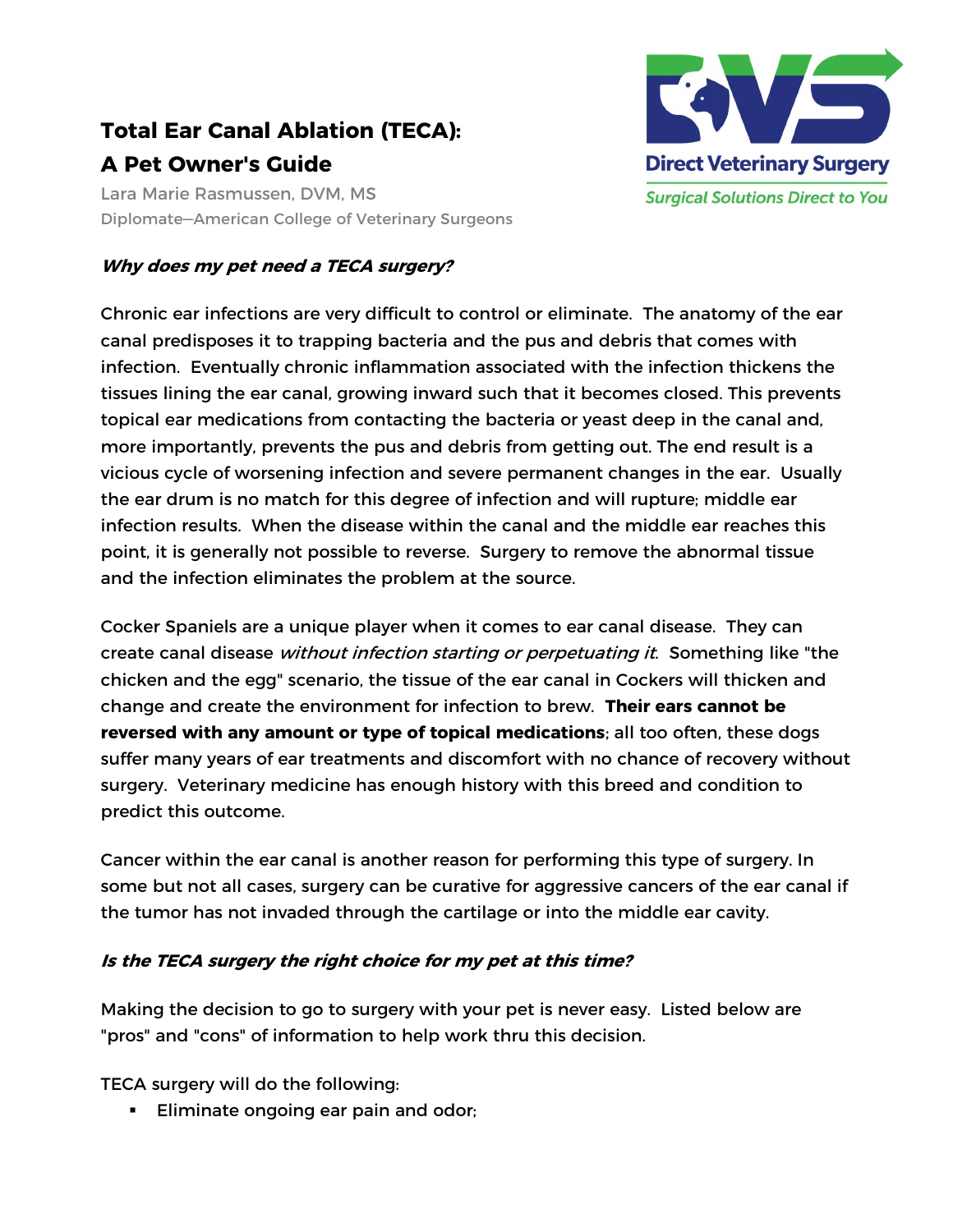- Stop the need for and cost of ear medications and veterinary visits to treat longterm and frequent ear infections;
- Cure most ear canal tumors/cancers;
- **IMPROVE 1995** Improve your relationship with your pet (no odor, no pain, no difficult ear treatments);
- Improve your pet's attitude, activity and general well being with the removal of chronic pain and inflammation.

TECA surgery is not right for your pet at this time if:

- Your pet has other medical issues that make general anesthesia too dangerous;
- An ear tumor/cancer has already spread to other areas of the body;
- Another ear canal surgery is sufficient to manage the ear disease your pet has;
- You do not wish to accept the surgical risks.

The majority owners with pets having very chronic ear troubles report a dramatic change in their pets' attitude after surgery. "A new dog!" "She is like a puppy again!"

# Now that I have decided that surgery is right for me and my pet, what needs to happen before surgery?

Commonly, your veterinarian will suggest performing a *panel of screening blood tests* to evaluate major organ function before anesthesia; this is routine and helpful in choosing anesthetic drugs and postoperative medications.

In some cases, x-rays of the skull are helpful in determining the extent of the disease; this is most common in the case of ear tumors or when there is evidence of more advanced neurologic problems (head tilt, abnormal eye movements, facial palsy). In a smaller number of cases, an MRI or CT scan might be helpful to fully understand the nature of the disease.

When there is a tumor in the ear canal, we often suggest *routine chest x-rays to* evaluate the lungs for any spread of the tumor. This is quite rare, but the screening tests are simple and prevent an unnecessary surgery in the case of advanced disease.

And as part of your pet's normal physical exam, your veterinarian will evaluate the cranial nerves and their function. Commonly, the facial nerve is negatively affected by ear infection and tumor; this can be identified prior to surgery.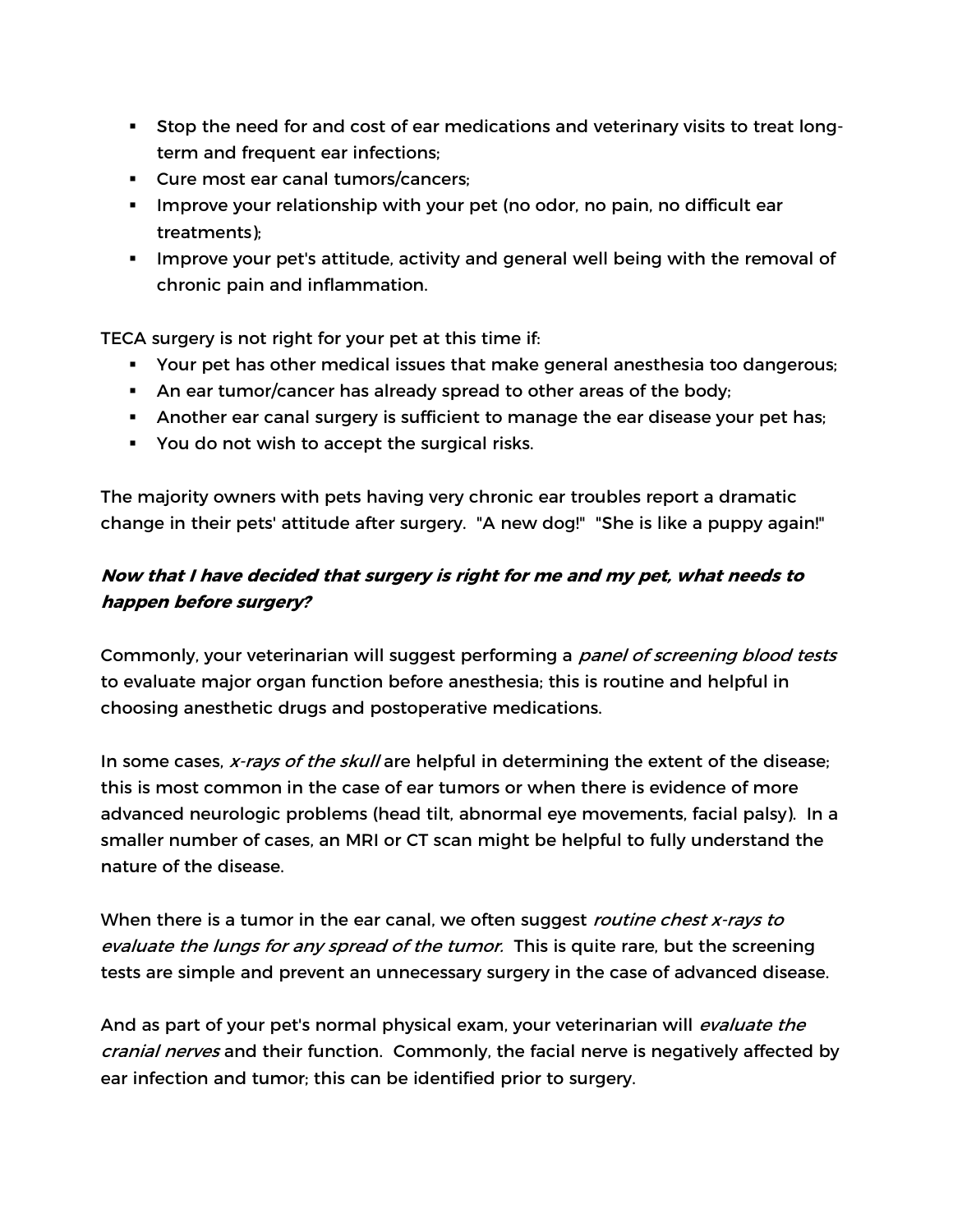## What exactly does a TECA surgery involve?

After your pet is under anesthesia, his/her ears flaps and surrounding skin are shaved, and the ear canal is cleaned. The area is prepared for sterile surgery. An incision is made around the cartilage of the external/outer ear canal, and the canal is removed down to the level of the middle ear. The middle ear (also called the "bulla") is a boney, eggshell-like structure on the side of the skull. The eardrum usually is stretched across the opening between the external/outer ear and the middle ear. In the majority of dogs requiring a TECA, the ear drum has long been ruptured. The middle ear is cleaned of infected material and tissue, and then flushed with sterile saline. A culture sample is taken at this time to help identify any remaining bacteria.

The surgery is completed by sewing the tissues closed in several layers, ending with sutures in the skin completely closing what used to be an open ear canal. Occasionally, a temporary drain will be left in place for 3-5 days if infection was severe.

### What is going to happen after the TECA surgery?

Your pet may come home the same day as surgery, or stay in the hospital for 24hrs, depending on the anesthetic recovery. An antibiotic will be prescribed for up to 2- 4wks. Pain medications will be prescribed for the first two weeks postoperatively, and your pet may have a pain patch that will continuously release pain medication thru the skin for the first 3-5 days.

Patients are often more comfortable if their head and ears are bandaged snuggly to prevent ear flapping or bumping the incision. Since head bandages are sometimes difficult to maintain in place, your pet may have a stockinette "tube" that he/she can wear over the head and ears like a turtleneck shirt that "isn't pulled all the way on". This will serve the same function of keeping the ear(s) snug against the head.

Sutures will need to be removed 10-14 days after surgery

#### What are the possible complications associated with a TECA?

Complications fall into four categories:

1) Anesthetic complications-- In general, most anesthetic problems can be foreseen and prevented with advanced planning using the physical examination and the preoperative bloodwork. There are no anesthesia complications unique to TECA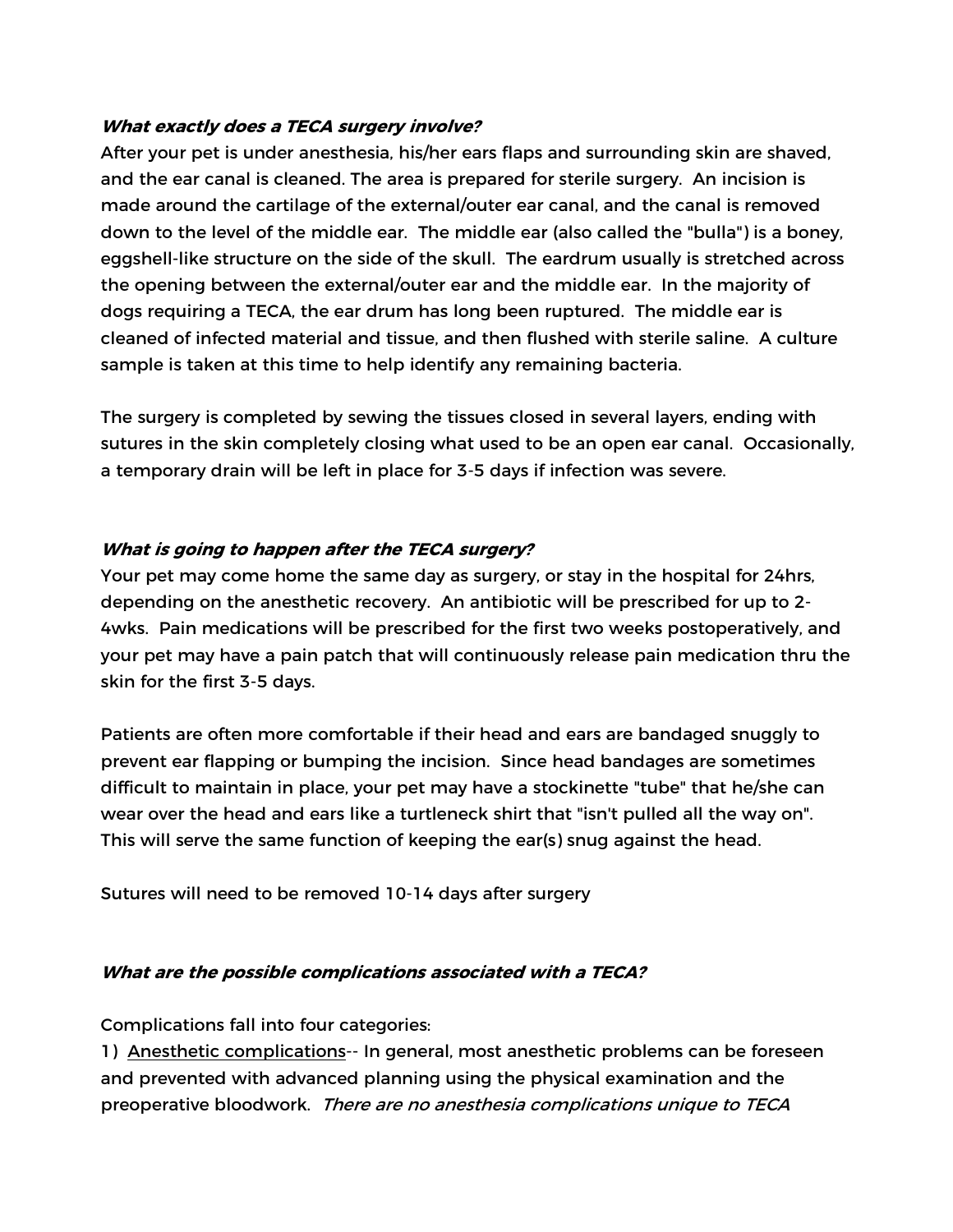surgery, although each patient is unique with his/her own limitations and concerns to be managed.

2) Nerve damage-- As mentioned above, the facial nerve (one of the twelve cranial nerves) lies next to the ear canal. When longstanding ear disease has caused the infection or tumor to extend thru the wall of the ear canal, the facial nerve is often trapped in this abnormal tissue. During the removal of the ear canal, the facial nerve can be temporarily or permanently damaged. This results in the loss of the "blink" function of the eyelids and a slight facial droop on the side of the ear surgery. Initially after surgery, we recommend eye ointment to keep the eye moist in the absence of the eyelids blinking. Rarely does this palsy last longer than 2-3wks, but it can be permanent and then will require eye ointment lifelong. The more extensive the ear disease at the time of surgery, the more at-risk is the facial nerve. Fewer than 10% of patients experience permanent facial nerve palsy due to surgery.

3) Vestibular problems-- The middle and inner ear are responsible for maintaining our balance and sense of orientation. "Vertigo" is the sense of dizziness we, and our pets, feel when these structures are disturbed. For pets with early ear disease, a normal middle ear and a normal eardrum, surgery that disrupts the eardrum and middle ear can be a sudden enough change to cause vertigo. For pets with longstanding ear disease, the changes have been gradual enough to the middle ear that surgery does not create any sudden change; they usually do not experience vertigo. Rarely does this feeling last more than a day after surgery. Some pets with signs of vertigo before surgery (due to their ear disease) will find relief from these signs after surgery, but some signs may remain. The most common is a head tilt to one side.

4) Infection-- The normal ear canal and middle ear are essentially an extension of the skin on the surface of the body. They are lined by tissue (called epithelium) that sheds cells, just like our skin sheds cells. The TECA surgery totally removes the ear canal and closes this opening to the outside. The middle ear (bulla) is also lined by a very thin layer of epithelium; during surgery, this bulla cavity is cleaned of all recognizable tissues, but if any microscopic cells remain, they can grow and expand and begin to shed cells again. This debris can accumulate in the bulla, sometimes becomes infected, and ultimately will need to find a way out. This often presents as a swelling on the side of the head months to years later. Treatment is aimed at encouraging this pocket of debris to "head up" and drain like an abscess; thereafter, patients may develop a tiny draining tract where the ear canal used to be that drains small amounts of waxy debris occasionally. If there are signs of infection (fever, pain), antibiotics may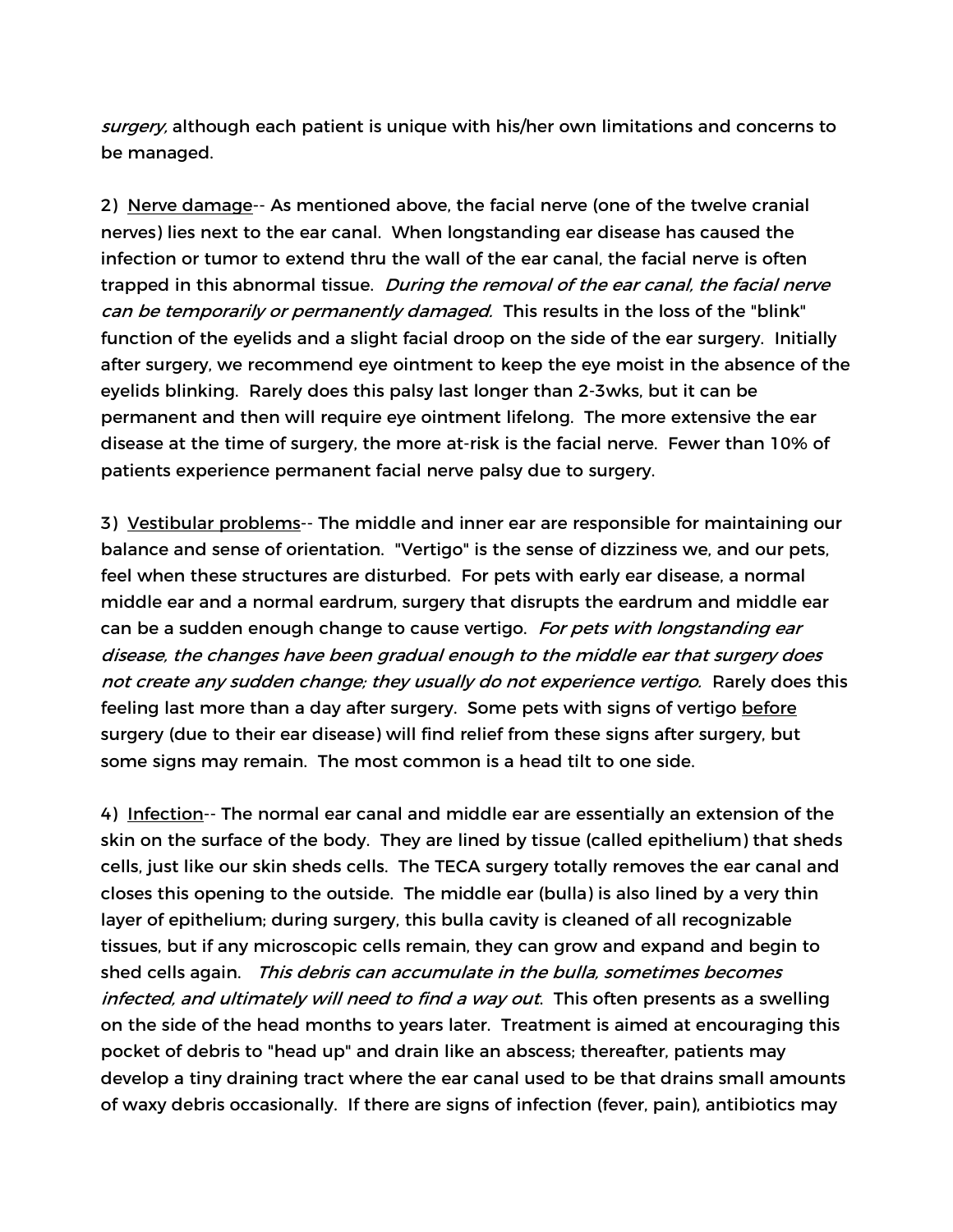be used for treatment too. Approximately 5% of patients will experience this complication.

#### Will my pet lose the ability to hear after surgery?

This is the most common question asked regarding this surgery. And the answer is "it depends". It depends on the disease status before surgery, and it depends on what one considers "hearing".

The majority of pets with chronic ear disease (like those in Cocker Spaniels) have lost their ear drums, their middle ears are filled with abnormal fluid or tissue and their ear canals are so thick they are no longer open. What we generally think of as "hearing" requires air vibrations to pass thru the ear canal, cause the eardrum to vibrate, which causes delicate, little bones in the middle ear to move against inner ear structures that send signals to our brain registering that we heard something. None of these normal ear hearing things are happening in patients with chronic ear disease. Surgery will not change the status of these patients' hearing.

So, what about those patients with very severe, chronic ear disease who appear to still respond to sound? Are they not hearing? Well, they probably are, and the type of "hearing" they are experiencing is likely what patients experience after the TECA surgery. The closest example that we, as humans, can understand is probably hearing under water. The experience is very garbled and indistinct, but with time, we probably could learn to understand things somewhat. Most owners report that their pets appear to experience something like hearing, responding to their food dish and their name and sudden, loud noises such as a car door slamming or the doorbell ringing.

#### **Summary**

The total ear canal ablation surgery is a major experience for your pet and you. It is also one of the most rewarding surgery we can perform. Time and again, we see patients rejuvenated with this procedure, simple because we are eliminating a longstanding and *underappreciated source of pain and suffering.* Families, too, experience the dramatic difference with the removal of often profound odor and the improvement of their pet's temperament.

For pets with ear canal tumors with no history of chronic ear disease, it may seem like a dramatic procedure for treatment. But these patients often have an easier time with